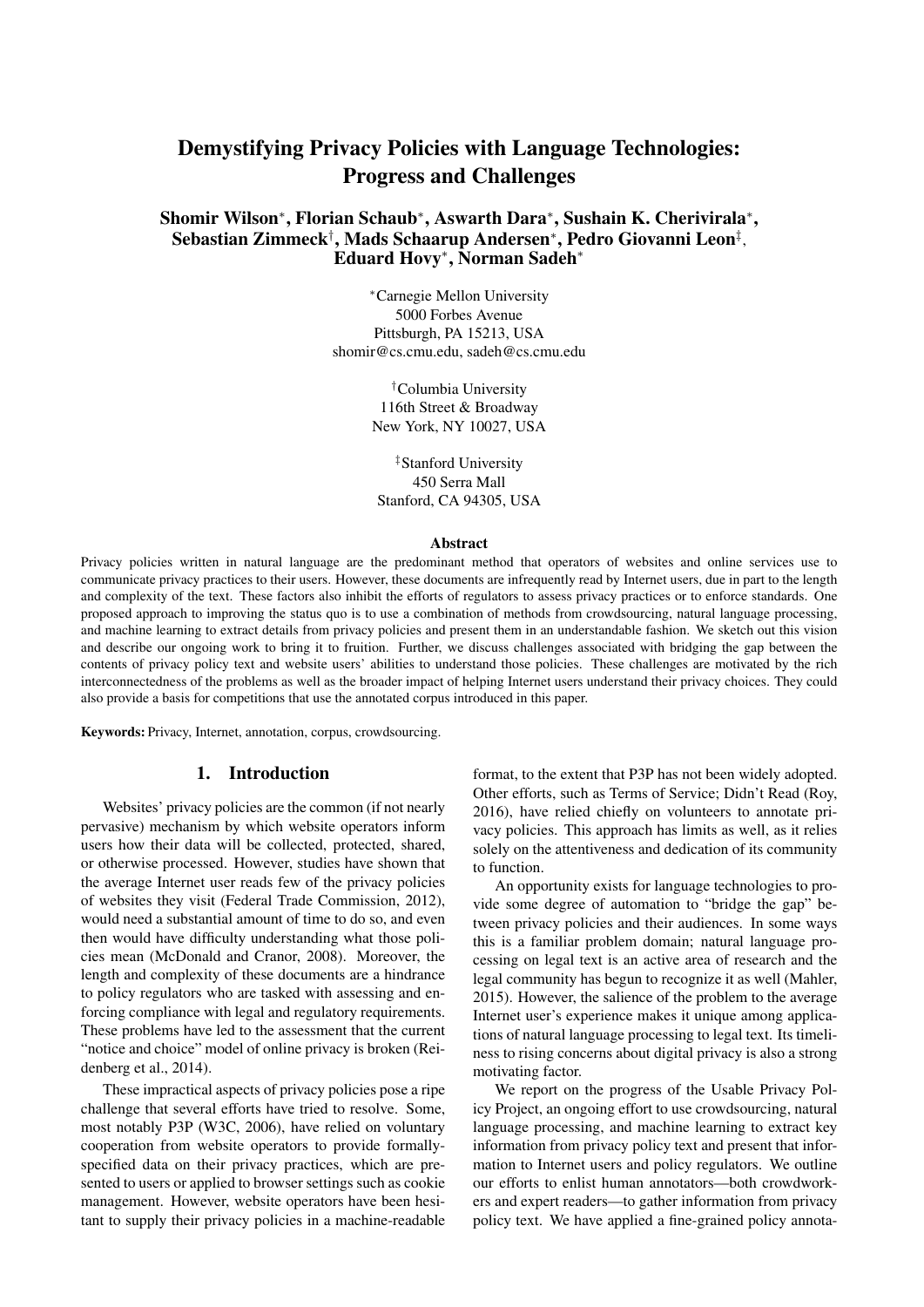

Figure 1: The structure of our approach for processing website privacy policies.

tion procedure to a set of 115 privacy policies (267K words) to label them with a total of 23K data practices, 128K practice attributes, and 103K annotated text spans. This corpus of privacy policies is unprecedented in its size and detail, and we plan to release it to the research community to encourage exploration of this topic. Finally, we describe several research challenges for automating the annotation and analysis of privacy policies. These problems are motivated by the status quo in usable online privacy and the potential broader impacts of improving language technologies.

# 2. Making Privacy Policies Usable

The Usable Privacy Policy Project<sup>1</sup> (Sadeh et al., 2013) is an NSF-funded Frontier Project with the goals of automatically or semi-automatically extracting key details from privacy policy text, presenting those details to Internet users in formats that respond to their needs, and enabling largescale privacy policy analysis to inform regulators and key policymakers. We concentrate below on the aspects of the project that are most relevant to language technologies, to motivate the challenges we wish to share with this research community.

Figure 1 illustrates our overall approach to processing privacy policy text. We assume no cooperation on the part of website operators; thus our pipeline begins with website privacy policies as they are generally presented to users, in natural language with some HTML markup. Each privacy policy is downloaded, sanitized to remove extraneous page elements, and then (if appropriate for later stages) divided into segments that roughly correspond to paragraphs. Privacy policies or policy segments are then annotated with information on privacy practices using a combination of human annotators and automatic methods currently under development. We are improving this stage incrementally, by first gathering data from policies with the help of human annotators and then using that data to train models that predict aspects of policy contents. Over time, we expect to increasingly automate the annotation process, limiting the need for human annotators to tasks where human judgement is strictly necessary.

Finally, the results of the annotation process must be presented to Internet users and policy regulators in ways that are responsive to their needs. Our project is developing browser plugins that will show users the privacy practices of websites as they visit them. This is inspired in part by prior work on privacy nutrition labels (Kelley et al., 2009) and privacy profiles (Liu et al., 2014), recognizing the substantial challenges to showing users information about privacy practices. Our team has also developed a data exploration website to showcase the results of some of our annotations. We introduce this site in the next section. The intended outcomes of this project include a transfer of technologies and analysis results to industry, regulators, and policymakers, to ensure a lasting impact of the work.

# 3. Collecting Information from Privacy Policies

We have taken a two-pronged approach to human annotation of privacy policy contents, by creating a questionbased annotation tool for crowdworkers and a fine-grained annotation tool for expert annotators. We describe both below and explain the future intersection of these approaches.

#### 3.1. Crowdsourcing

Crowdsourcing is a well-recognized method of solving problems that are difficult for computers but easy for humans (Quinn and Bederson, 2011). However, Internet users interpret privacy policies only with great difficulty (Jensen and Potts, 2004; McDonald and Cranor, 2008), potentially ruling out crowdsourcing for this problem. To overcome this limitation, we investigated the accuracy of crowdworkers' answers to questions about privacy policies when multiple workers' answers are aggregated.

Figure 2 shows the interface of our privacy policy annotation tool for crowdworkers. For the task, crowdworkers read the text of a privacy policy, answered nine multiplechoice questions about the privacy practices that it described, and highlighted the text that answered each question. Ten crowdworkers completed this task for each policy, and we experimented with aggregating their answers for each question using a confidence threshold: if the fraction of annotators who chose the most popular answer to a question about a privacy policy was no less than a specified percentage, that answer was designated the crowd's answer. If the most popular answer did not meet the percentage, then it was deemed that the crowd had not produced an answer. Varying the threshold thus permitted tuning for only high agreement answers (high threshold) or for broad coverage (low threshold). Separately, we also experimented with using a logistic regression model to predict which paragraphs were relevant to each question. We highlighted these paragraphs for crowdworkers and measured their impact on workers' accuracy, speed, and confidence.

Our results showed that requiring a high level of agreement produced relatively high accuracy while retaining substantial coverage (Wilson et al., 2016). For example, setting the threshold at 80% agreement resulted in crowd answers for 69% of question-policy pairings and 96% of those answers matched experts' interpretations. We also observed a slight increase in task completion speed with the provision of relevance highlights, without a negative impact on accuracy. Moreover, in an exit survey, annotators who used the interface with highlights expressed greater ease with understanding legal texts than annotators who did

<sup>1</sup>https://www.usableprivacy.org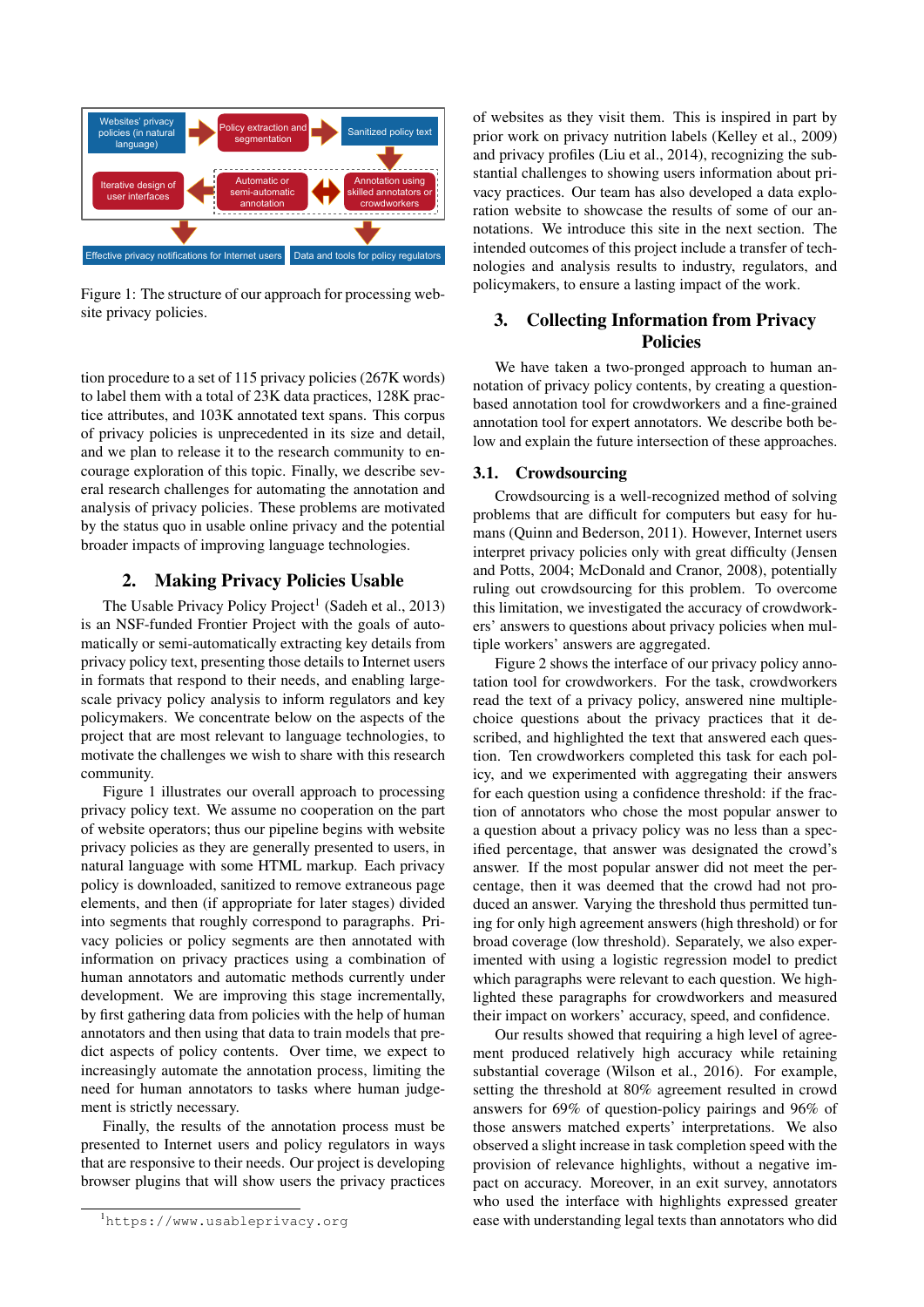

Figure 2: The policy annotation tool for crowdworkers.

not see highlights. This suggests that the task is easier for crowdworkers when highlights are provided, and providing them may reduce fatigue and increase endurance for similar labeling tasks.

#### 3.2. Expert Annotation

The crowdworker annotation tool collected answers to simple questions about privacy policies, and a need remains for annotations that better capture the nuances of privacy practices. Solving this entirely with crowdworkers is highly complex and challenging: even after defining a sufficiently fine-grained annotation scheme, the task is too intricate to give to crowdworkers and interdependencies within it must be discovered to decompose it. Thus, we created a finegrained annotation tool and enlisted *expert workers* (graduate students in law) to annotate a set of privacy policies. We are planning for an initial release of a corpus of 115 privacy policies plus annotations on the Usable Privacy Policy Project website (URL in Footnote 1). The next steps will be to identify annotation subtasks that can be automated and other subtasks that are suitable for crowdsourcing.

The intent of the fine-grained annotation scheme is to capture the relationship between the data practices (i.e., axioms about how a website user's data is collected, shared, or otherwise applied) intended by a privacy policy and the specific segments of text that express those practices. Each data practice belongs to one of ten categories that broadly express its genus:

- 1. First Party Collection/Use
- 2. Third Party Sharing/Collection
- 3. User Choice/Control
- 4. User Access, Edit and Deletion
- 5. Data Retention
- 6. Data Security
- 7. Policy Change
- 8. Do Not Track
- 9. International and Specific Audiences
- 10. Other

Each of these ten categories is associated with a set of attributes, and each attribute is associated with a set of potential values. For example, *User Choice/Control* has five attributes: *Choice Type*, *Choice Scope*, *Personal Information Type*, *Purpose*, and *User Choice*. An attribute may be required (the annotator must select a value for the attribute when creating a practice) or optional (since policies are sometimes vague). Crucially, most values are required to be associated with a span of text in the privacy policy.

Figure 3 shows the interface of the fine-grained annotation tool. Expert workers read one policy segment at a time. To create a data practice, the annotator first selects a category and then, for each attribute, specifies a text span (by clicking and dragging) and a value. For example, Figure 3 shows a partly instantiated *User Choice/Control* practice: *Opt-in* is the selected value for *Choice Type*, and it is associated with the highlighted span of text in the policy fragment. A value has been selected for attribute *Purpose* as well, though its text span is not shown. Values have not yet been selected for three attributes, though the lack of an asterisk by attribute *User Type* indicates it is optional.

We have collected annotations for a set of 115 website privacy policies. Websites were selected to represent diverse coverage of sectors (e.g., entertainment, e-commerce,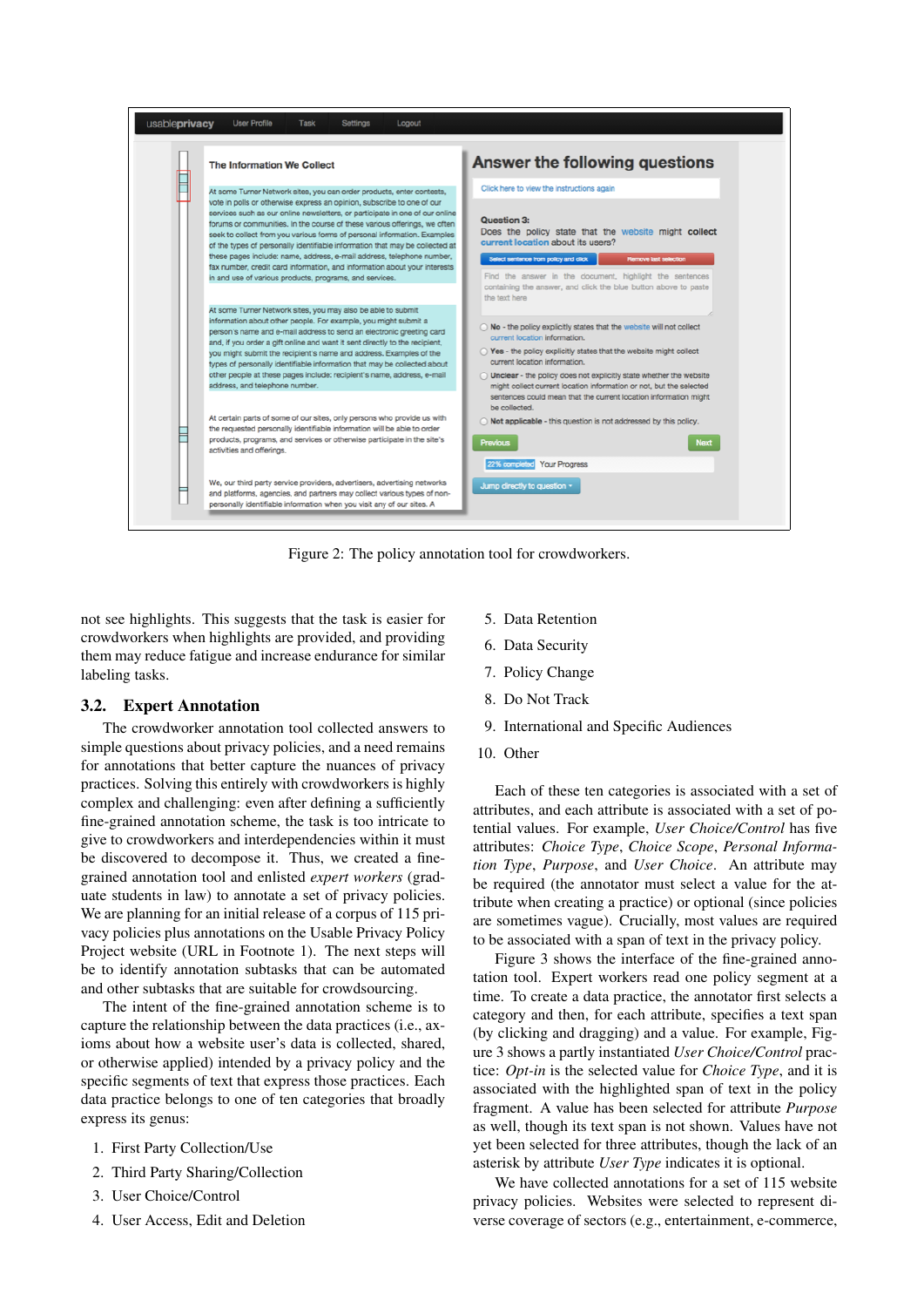| <b>First Party Collection/Use</b>                                                                                                                                                 | Third Party Sharing/Collection                                                       |               | User Choice/Control         | User Choice/Control                    |                                 |
|-----------------------------------------------------------------------------------------------------------------------------------------------------------------------------------|--------------------------------------------------------------------------------------|---------------|-----------------------------|----------------------------------------|---------------------------------|
| User Access, Edit and Deletion                                                                                                                                                    | Data Retention                                                                       | Data Security | <b>Policy Change</b>        |                                        |                                 |
| Do Not Track                                                                                                                                                                      | International and Specific Audiences                                                 | Other         |                             | Choice Type *                          | Opt-in $\overline{\phantom{a}}$ |
| 3/41<br><b>Annotated Practices: 0</b><br><b>Previous</b><br><b>Next</b>                                                                                                           |                                                                                      |               | Choice Scope *              | please select _                        |                                 |
|                                                                                                                                                                                   |                                                                                      |               | Personal Information Type * | please select _                        |                                 |
|                                                                                                                                                                                   |                                                                                      |               |                             | Purpose *                              | Basic service/feature _         |
| New Orleans Tourism Marketing Corporation ("NOTMC" or "We") has created this<br>privacy policy ("Privacy Policy") to explain our personal information collection practices        |                                                                                      |               | User Type                   | please select _                        |                                 |
|                                                                                                                                                                                   | and your options regarding such data. The Privacy Policy applies to your access and  |               |                             | References another place in the policy |                                 |
|                                                                                                                                                                                   | use of the NOTMC Websites (as defined in our Terms of Use), mobile applications and  |               |                             |                                        | <b>Save</b>                     |
|                                                                                                                                                                                   | other online programs ("Online Services"). By using or downloading any of our Online |               |                             |                                        |                                 |
|                                                                                                                                                                                   |                                                                                      |               |                             |                                        |                                 |
| Services, you are agreeing that you have read and agree to be bound by this Privacy<br>Policy. If you disagree with any part of this Privacy Policy, please do not use any of our |                                                                                      |               |                             |                                        |                                 |

Figure 3: The fine-grained policy annotation tool, for expert annotators.



Figure 4: Viewing a sample policy on the data exploration site.

reference, education, etc.) and levels of popularity (as determined by Alexa.com rankings). Each website was annotated by three expert workers who worked independently.

The annotated corpus represents an unprecedented survey of online privacy practices as well as a unique, specialized language resource. In aggregate, the privacy policies consist of 267K words, and the expert workers produced 23K data practices, 128K practice attributes, and 103K annotated text spans associated with those attributes. No-

tably these counts of annotations represent unconsolidated work—i.e., from three expert workers—and their annotations exhibit some variation. We are exploring several alternatives for identifying and consolidating redundant practices, which is a nontrivial problem because of the complexity of the annotation scheme and thus the variety of modes of divergence.

Finally, Figure 4 is a screenshot of a data exploration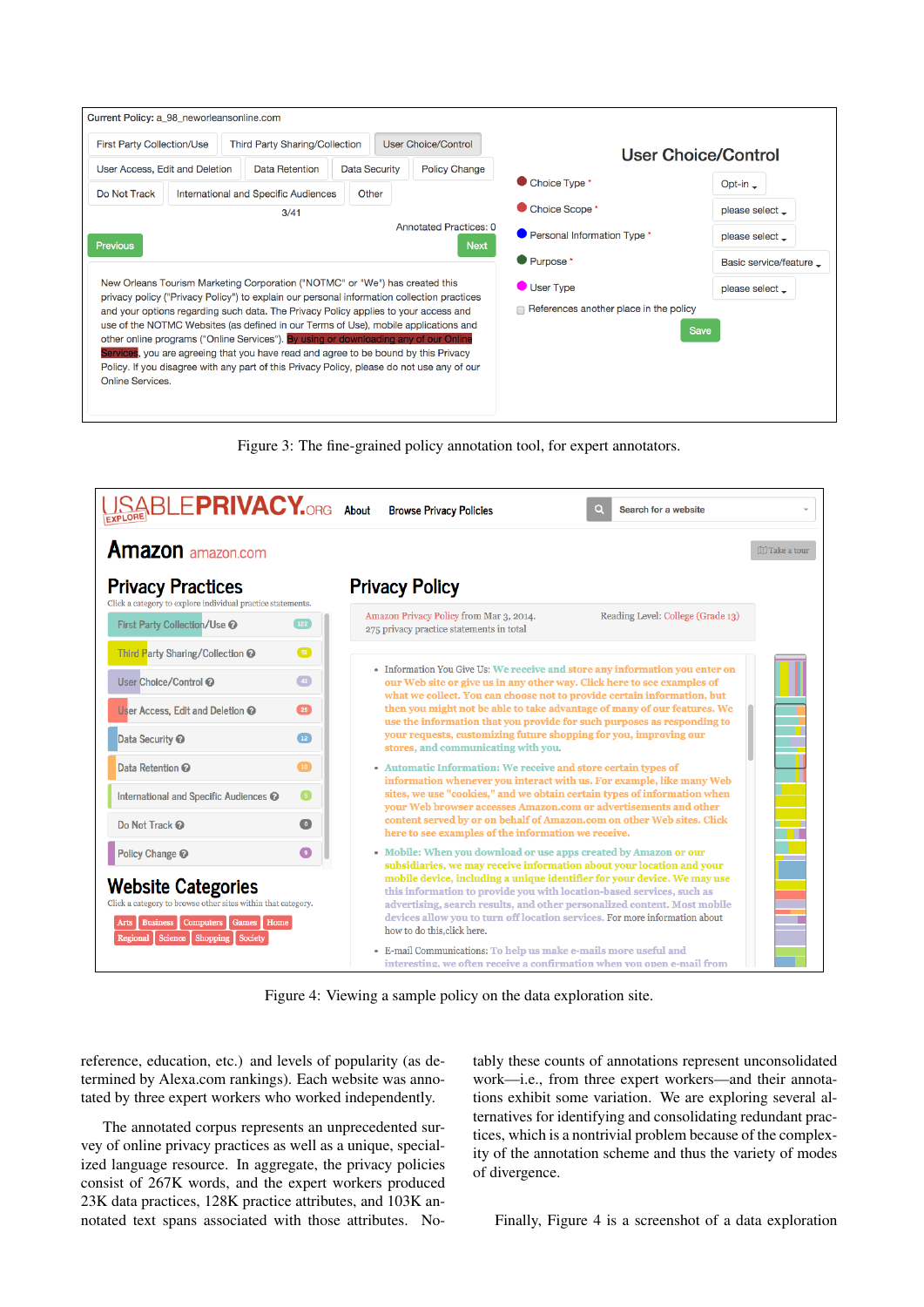website<sup>2</sup> that we have created to showcase the annotations for the set of 115 website privacy policies. The website allows users to search the collection of privacy policies for specific websites and browse the privacy practices annotated by the expert workers. It also identifies the sectors that a website belongs to, as categorized by  $DMOZ<sup>3</sup>$ , and allows the user to compare it to its peers in the same sector.

### 4. Challenges for the Research Community

The corpus of 115 annotated policies is intended to be a resource for research in natural language processing, usable privacy, and policy analysis. To this end, we challenge these research communities to investigate a family of problems related to the automated analysis of privacy policies. These problems are well-motivated by established topics in natural language processing as well as the difficulties of the "notice and choice" model of online privacy in its current form. Solving them will be progress toward helping Internet users understand how their personal information is used and what choices they can make about that usage. Additionally, policy regulators and creators will have tools to help them monitor compliance with laws and detect trends that require action.

A central challenge of this research direction is the need to annotate privacy policies in a scalable, cost-efficient manner. We have already observed how machine learning can be used to guide human annotators' efforts; for example, the automatically-generated paragraph highlights made the crowdsourcing task (Figure 2) easier for workers. We have also performed preliminary experiments with machine learning to determine that policy segments can be classified automatically for their relevance to practice categories in the fine-grained annotation scheme. These are steps toward a goal of limiting the need for human annotators to small, self-contained tasks that are optimal for crowdsourcing while natural language processing and machine learning take care of the bulk of the analysis. An ambitious (but not completely unreasonable) goal will be to eliminate the need for human annotators altogether. By producing confidence ratings alongside data practice predictions, an automated system could account for its shortcomings by stating which predictions are very likely to be correct and deferring to crowdworkers for predictions that lack firmness.

We propose that the automatic annotation of privacy policies with data practices is a suitable problem for a competitive challenge, and the challenge will advance the state of the art in applicable language technologies. Our corpus of 115 annotated policies contains data that can serve as a gold standard for evaluating solutions. The problem is decomposable into two interrelated subproblems:

• *Prediction of segment relevance to categories*: Given a segment of privacy policy text and one of the ten practice categories, can an automated system predict whether the segment contains a practice belonging to the category? Similarly, can an automated system delimit one or more subsegments of text that correspond with individual data practices?

• *Prediction of values for practice attributes*: Given a segment of policy text and the knowledge that it contains a data practice in a specified category, can an automated system predict the values of the practice's attributes? Similarly, can it identify the text associated with each of those values?

Methods from information retrieval, semantic parsing, coreference resolution, and named entity recognition are particularly relevant to these problems, although a functioning system may use a broad range of methods that we do not immediately anticipate. A sufficiently large space exists for potential solutions that the research community could benefit from an organized challenge as part of a workshop or similar event.

Finally, we are also actively working on or are interested in solving several problems that the corpus will enable us to investigate:

- *Consolidation of annotations from multiple workers*: Under what criteria do a pair of non-identical data practices produced by two annotators refer to the same underlying axiom in the text? Criteria may be observable (i.e., present in the practices' attributes or text spans) or latent (depending on factors such as policy ambiguity or vagueness, which may cause two annotations of an axiom to be divergent without either being in error).
- *Recombination of data practices into a cohesive body of knowledge about a privacy policy*: How do data practices for a privacy policy relate to each other? The answer to this is not contained chiefly in the annotations. For example, two data practices may appear to contradict each other even though they do not, because the reconciliation cannot be represented by the annotation scheme, and thus it is absent from the annotations. Inconsistencies, generalizations, and implications are other examples of potential relationships between data practices. Adding expressiveness to the annotation scheme comes with the tradeoff of greater complexity.
- *Summarization and simplification*: Can the text of a privacy policy be shortened or reworded so that the average Internet user can understand it? A simple test for content equivalence is whether an annotation procedure (by humans or automated methods) produces the same set of data practices for the simplified text and the original text. In practice, Internet users have already demonstrated limited patience with text-based privacy policies, but this problem is nevertheless motivated by the broader goal of making complex texts easier to understand.
- *Optimizing the balance between human and automated methods for privacy policy annotation*: Human annotators and automated annotation both have strengths and weaknesses. The ideal combination in an annotation system will depend on the necessary level of confidence in the annotations and the availability of resources. These resources include human

<sup>&</sup>lt;sup>2</sup>https://explore.usableprivacy.org/

<sup>3</sup>https://www.dmoz.org/ also used by Alexa.com